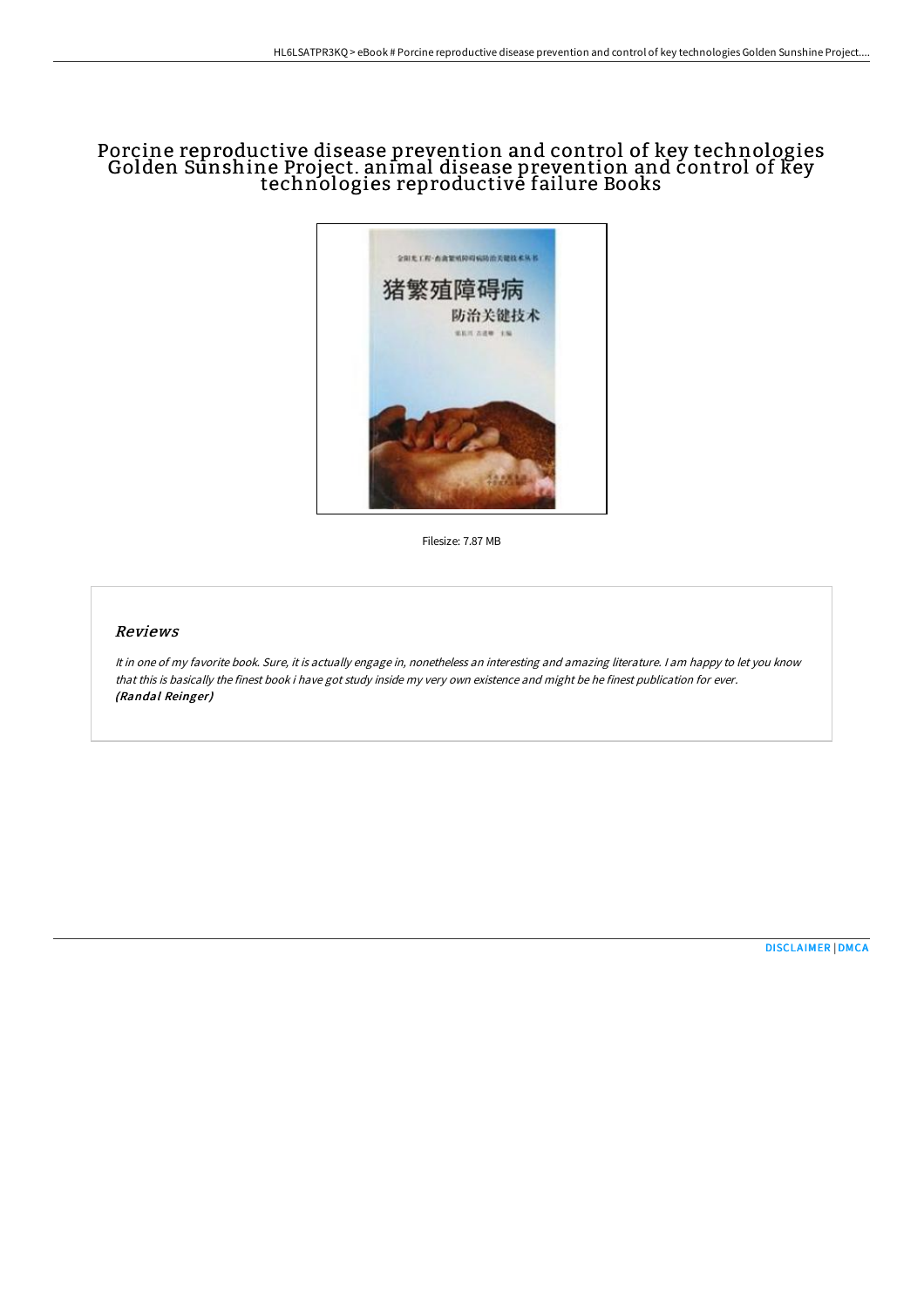## PORCINE REPRODUCTIVE DISEASE PREVENTION AND CONTROL OF KEY TECHNOLOGIES GOLDEN SUNSHINE PROJECT. ANIMAL DISEASE PREVENTION AND CONTROL OF KEY TECHNOLOGIES REPRODUCTIVE FAILURE BOOKS



paperback. Book Condition: New. Ship out in 2 business day, And Fast shipping, Free Tracking number will be provided after the shipment.Pages Number: 135 Publisher: Central Plains farmers Pub. Date :2007-01-01 version 1. Contents: First. the basics of breeding pigs (a) sow reproductive system and its functions (b) sow reproductive physiology ( c) The boar's reproductive system and its functions (d) reproductive physiology two boars. sows and their Causes anestrus treatment (a) Causes of anestrus sows (b) of anestrus sows preventive measures (c) the diagnosis and treatment of three anestrus sows. and sow the abnormal heat treatment (a) the performance of sows and cause abnormal heat (b) the prevention and treatment of four sows abnormal estrus. breeding sows after estrus. abortion causes and treatment (a) estrus (b) abortion five sows obstetric diseases. disorders and breast-feeding clinic (a) dystocia (b) retained placenta (c) vaginal prolapse (d) uterine prolapse (V) endometritis (f) postpartum agalactia syndrome (g) postpartum fever (eight) feeding disorder (nine) Gallic six sows. caused by pathogenic organisms porcine reproductive disease and its treatment (a) viral diseases ( b) bacterial diseases (three) toxoplasmosis seven boars disease and its diagnosis and treatment of reproductive disorders (a) low libido or no libido (b) mating failure (c) semen quality is poor (d) the reproductive system of boars disease and its treatment eight pig breeding to improve the rate of technological measures (a) identification and breeding sows in heat technology. (b) pig artificial insemination (c) the synchronization of estrus and sow birth control (D) of pregnancy diagnosis ( e) childbirth. midwifery and nursing newborn child pig (f) Introduction of reproductive hormones and their applicationsFour Satisfaction guaranteed,or money back.

- $\mathbb{F}$  Read Porcine [reproductive](http://techno-pub.tech/porcine-reproductive-disease-prevention-and-cont.html) disease prevention and control of key technologies Golden Sunshine Project. animal
- disease prevention and control of key technologies reproductive failure Books Online
- **D** Download PDF Porcine [reproductive](http://techno-pub.tech/porcine-reproductive-disease-prevention-and-cont.html) disease prevention and control of key technologies Golden Sunshine Project. animal disease prevention and control of key technologies reproductive failure Books